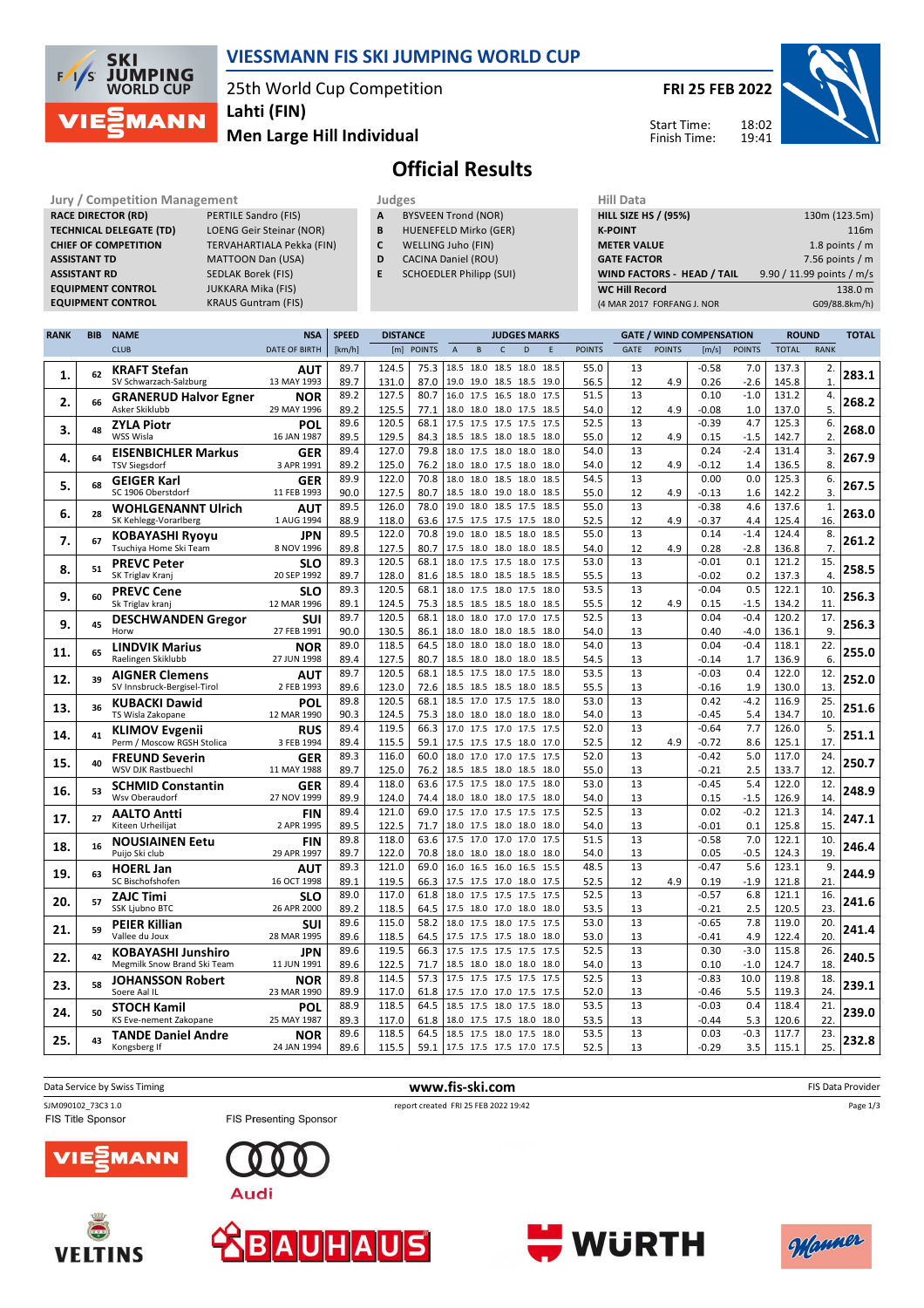

25th World Cup Competition

**FRI 25 FEB 2022**

Start Time: Finish Time:



**SKI<br>JUMPING<br>WORLD CUP**  $F/I/S$ **MANN** 

**Lahti (FIN)**

**Men Large Hill Individual**

### **Official Results**

| <b>RANK</b> | <b>BIB</b> | <b>NAME</b>                 | <b>NSA</b>           | <b>SPEED</b> | <b>DISTANCE</b> |            | <b>JUDGES MARKS</b>      |                          |  |  |                          | <b>GATE / WIND COMPENSATION</b> |             |               |         | <b>ROUND</b>  |              | <b>TOTAL</b> |       |
|-------------|------------|-----------------------------|----------------------|--------------|-----------------|------------|--------------------------|--------------------------|--|--|--------------------------|---------------------------------|-------------|---------------|---------|---------------|--------------|--------------|-------|
|             |            | <b>CLUB</b>                 | <b>DATE OF BIRTH</b> | [km/h]       |                 | [m] POINTS |                          |                          |  |  |                          | <b>POINTS</b>                   | <b>GATE</b> | <b>POINTS</b> | [m/s]   | <b>POINTS</b> | <b>TOTAL</b> | <b>RANK</b>  |       |
| 26.         |            | <b>PEDERSEN Robin</b>       | <b>NOR</b>           | 89.2         | 114.5           | 57.3       |                          |                          |  |  | 17.5 16.5 17.0 16.5 17.0 | 50.5                            | 13          |               | $-0.50$ | 6.0           | 113.8        | 28.          | 228.3 |
|             |            | Stalkameratene II           | 31 AUG 1996          | 89.4         | 118.0           | 63.6       |                          | 17.5 17.5 17.5 17.5      |  |  | 18.0                     | 52.5                            | 13          |               | 0.16    | $-1.6$        | 114.5        | 26.          |       |
| 27.         |            | JELAR Ziga                  | <b>SLO</b>           | 89.4         | 121.0           | 69.0       |                          | 17.5 17.5 17.5 17.5      |  |  | 17.5                     | 52.5                            | 13          |               | 0.20    | $-2.0$        | 119.5        | 19.          | 227.4 |
|             |            | Sk Triglav kranj            | 22 OCT 1997          | 89.5         | 113.0           | 54.6       |                          | 17.5 17.5 17.5 17.5      |  |  | 17.5                     | 52.5                            | 13          |               | $-0.07$ | 0.8           | 107.9        | 27.          |       |
| 28.         |            | <b>NAZAROV Mikhail</b>      | <b>RUS</b>           | 89.4         | 119.0           | 65.4       |                          | 17.5 17.5 17.5 17.0      |  |  | 17.5                     | 52.5                            | 13          |               | 0.28    | $-2.8$        | 115.1        | 27.          | 222.1 |
|             |            | Moscow RGSH Stolitsa Dinamo | 14 OCT 1994          | 89.2         | 111.0           | 51.0       |                          | 16.5 16.5 16.5 17.0 16.5 |  |  |                          | 49.5                            | 13          |               | $-0.54$ | 6.5           | 107.0        | 28.          |       |
| 29.         |            | <b>SEMENIC Anze</b>         | <b>SLO</b>           | 89.5         | 115.0           | 58.2       | $17.5$ 17.0 17.0 17.0    |                          |  |  | 17.5                     | 51.5                            | 13          |               | $-0.20$ | 2.4           | 112.1        | 30.          | 213.6 |
|             |            | <b>NSK TRZIC FMG</b>        | 1 AUG 1993           | 89.4         | 108.0           | 45.6       | 17.0 16.5 17.0 17.0 17.0 |                          |  |  |                          | 51.0                            | 13          |               | $-0.41$ | 4.9           | 101.5        | 29.          |       |
| 30.         | 29         | <b>AIGRO Artti</b>          | <b>EST</b>           | 89.3         | 115.0           | 58.2       |                          | 16.0 16.0 15.5 15.5      |  |  | 16.0                     | 47.5                            | 13          |               | $-0.58$ | 7.0           | 112.7        | 29.          | 206.5 |
|             |            | Pohiakotkas                 | 29 AUG 1999          | 89.2         | 105.5           | 41.1       |                          | 16.5 17.0 16.5 16.5      |  |  | 16.5                     | 49.5                            | 13          |               | $-0.27$ | 3.2           | 93.8         | 30.          |       |

|     |                          |                                                                 |                           |      |       |      | not qualified for 2nd round |      |    |         |        |       |     |       |
|-----|--------------------------|-----------------------------------------------------------------|---------------------------|------|-------|------|-----------------------------|------|----|---------|--------|-------|-----|-------|
| 31. | 49                       | <b>TSCHOFENIG Daniel</b><br>SV Achomitz-Zahomc                  | <b>AUT</b><br>28 MAR 2002 | 89.2 | 112.0 | 52.8 | 17.0 17.0 17.0 17.5 17.0    | 51.0 | 13 | $-0.62$ | 7.4    | 111.2 | 31. | 111.2 |
| 32. | 20                       | <b>JUROSZEK Kacper</b><br>Wss Wisla                             | POL<br>5 JUN 2001         | 89.7 | 115.0 | 58.2 | 17.5 17.0 16.5 17.0 17.5    | 51.5 | 13 | $-0.12$ | 1.4    | 111.1 | 32. | 111.1 |
| 33. | 46                       | <b>NAKAMURA Naoki</b><br>Tokai University Sapporo Ski Club      | <b>JPN</b><br>19 SEP 1996 | 89.2 | 111.0 | 51.0 | 17.5 17.0 17.0 16.5 17.0    | 51.0 | 13 | $-0.53$ | 6.4    | 108.4 | 33. | 108.4 |
| 34. | 54                       | <b>LEYHE Stephan</b><br>SC Willingen                            | GER<br>5 JAN 1992         | 89.6 | 114.5 | 57.3 | 17.5 17.0 17.0 17.5 17.0    | 51.5 | 13 | 0.30    | $-3.0$ | 105.8 | 34. | 105.8 |
| 34. | 47                       | <b>FORFANG Johann Andre</b><br><b>Tromsoe Skiklub</b>           | <b>NOR</b><br>4 JUL 1995  | 89.5 | 110.5 | 50.1 | 17.0 17.0 16.5 16.5 17.5    | 50.5 | 13 | $-0.43$ | 5.2    | 105.8 | 34. | 105.8 |
| 36. | 10                       | <b>HAARE Anders</b><br>Vikersund IF                             | <b>NOR</b><br>7 DEC 1999  | 89.2 | 109.5 | 48.3 | 17.0 16.5 16.5 17.0 17.0    | 50.5 | 13 | $-0.53$ | 6.4    | 105.2 | 36. | 105.2 |
| 37. | 35                       | <b>ZOGRAFSKI Vladimir</b><br><b>NSA</b>                         | <b>BUL</b><br>14 JUL 1993 | 89.0 | 113.5 | 55.5 | 17.5 17.0 17.0 17.0 17.5    | 51.5 | 13 | 0.22    | $-2.2$ | 104.8 | 37. | 104.8 |
| 38. | 34                       | <b>TROFIMOV Roman</b><br>Sdushor CSP N. Novgorod                | <b>RUS</b><br>19 NOV 1989 | 89.6 | 111.5 | 51.9 | 16.5 16.0 15.5 17.0 16.5    | 49.0 | 13 | $-0.29$ | 3.5    | 104.4 | 38. | 104.4 |
| 39. | 52                       | <b>FETTNER Manuel</b><br>SV Innsbruck-Bergisel-Tirol            | <b>AUT</b><br>17 JUN 1985 | 89.1 | 114.0 | 56.4 | 16.5 17.5 17.0 17.0 17.0    | 51.0 | 13 | 0.36    | $-3.6$ | 103.8 | 39. | 103.8 |
| 39. | 38                       | <b>ITO Daiki</b><br>Megmilk Snow Brand Ski Team                 | <b>JPN</b><br>27 DEC 1985 | 89.7 | 109.5 | 48.3 | 17.0 16.5 16.5 16.5 16.5    | 49.5 | 13 | $-0.50$ | 6.0    | 103.8 | 39. | 103.8 |
| 41. | 31                       | <b>KYTOSAHO Niko</b><br>Paimion urheilijat                      | <b>FIN</b><br>18 DEC 1999 | 89.3 | 107.5 | 44.7 | 16.5 15.5 16.0 16.0 16.5    | 48.5 | 13 | $-0.87$ | 10.4   | 103.6 | 41. | 103.6 |
| 42. | 55                       | <b>KOS Lovro</b><br>SSK Ilirija                                 | <b>SLO</b><br>23 JUL 1999 | 88.9 | 113.0 | 54.6 | 15.5 16.5 16.0 16.0 16.5    | 48.5 | 13 | 0.00    | 0.0    | 103.1 | 42. | 103.1 |
| 43. | 56                       | <b>SATO Yukiya</b><br>Megmilk Snow Brand Ski Team               | <b>JPN</b><br>19 JUN 1995 | 89.1 | 108.5 | 46.5 | 16.5 16.5 16.5 16.5 17.0    | 49.5 | 13 | $-0.47$ | 5.6    | 101.6 | 43. | 101.6 |
| 44. | 21                       | <b>POLASEK Viktor</b><br>Nove Mesto-Dukla                       | <b>CZE</b><br>18 JUL 1997 | 89.2 | 110.0 | 49.2 | 17.0 16.5 17.0 17.0 17.0    | 51.0 | 13 | $-0.08$ | 1.0    | 101.2 | 44. | 101.2 |
| 45. | 25                       | <b>BAZHENOV Aleksandr</b><br>Zdushor ZVS CSP                    | <b>RUS</b><br>13 JUL 1995 | 89.1 | 109.5 | 48.3 | 17.0 16.5 16.5 16.5 17.0    | 50.0 | 13 | $-0.20$ | 2.4    | 100.7 | 45. | 100.7 |
| 46. | 61                       | <b>HUBER Daniel</b><br>SC Seekirchen-Salzburg                   | <b>AUT</b><br>2 JAN 1993  | 89.6 | 107.5 | 44.7 | 17.5 17.0 16.5 17.0 17.0    | 51.0 | 13 | $-0.39$ | 4.7    | 100.4 | 46. | 100.4 |
| 47. | 24                       | <b>KOUDELKA Roman</b><br>LSK Lomnice nad Popelkou - Dukla       | <b>CZE</b><br>9 JUL 1989  | 89.5 | 106.0 | 42.0 | 17.0 17.0 16.0 16.5 16.5    | 50.0 | 13 | $-0.59$ | 7.1    | 99.1  | 47. | 99.1  |
| 48. | q                        | <b>TKACHENKO Sergey</b><br>Ski Club VKO                         | <b>KAZ</b><br>8 JUN 1999  | 89.3 | 109.0 | 47.4 | 17.5 16.0 16.5 16.5 16.5    | 49.5 | 13 | $-0.10$ | 1.2    | 98.1  | 48. | 98.1  |
| 49. | 33                       | <b>SATO Keiichi</b><br>Megmilk Snow Brand Ski Team              | JPN<br>27 JUL 1997        | 89.1 | 111.5 | 51.9 | 17.0 16.0 16.5 17.0 16.5    | 50.0 | 13 | 0.43    | $-4.3$ | 97.6  | 49. | 97.6  |
| 50. | 19                       | <b>CACINA Daniel Andrei</b><br>CS DINAMO BUC-CENTRUL SPORTIV BV | <b>ROU</b><br>17 OCT 2001 | 89.4 | 101.0 | 33.0 | 16.5 16.5 16.5 16.0 16.5    | 49.5 | 13 | $-0.88$ | 10.5   | 93.0  | 50. | 93.0  |
| 51. | 23                       | <b>HULA Stefan</b><br>KS Eve-nement Zakopane                    | POL<br>29 SEP 1986        | 89.7 | 102.0 | 34.8 | 16.5 16.5 16.0 16.5 16.5    | 49.5 | 13 | $-0.47$ | 5.6    | 89.9  | 51. | 89.9  |
| 52. | 22                       | <b>IPCIOGLU Fatih Arda</b><br>Tuerkiye Kayak Federasyonu        | TUR<br>28 SEP 1997        | 89.2 | 101.5 | 33.9 | 14.0 15.0 15.0 15.5 14.5    | 44.5 | 13 | $-0.71$ | 8.5    | 86.9  | 52. | 86.9  |
| 53. | $\overline{\phantom{a}}$ | <b>HEIKKINEN Kalle</b><br>Kuusamon Era-veikot                   | <b>FIN</b><br>16 SEP 1999 | 89.0 | 101.5 | 33.9 | 16.5 16.5 16.5 16.0 16.5    | 49.5 | 13 | $-0.26$ | 3.1    | 86.5  | 53. | 86.5  |
| 54. | 15                       | <b>MALTSEV Kevin</b><br>Elva Skiclub                            | <b>EST</b><br>4 JUL 2000  | 89.2 | 102.5 | 35.7 | 16.5 16.5 16.5 16.5 16.5    | 49.5 | 13 | $-0.02$ | 0.2    | 85.4  | 54. | 85.4  |
|     |                          |                                                                 |                           |      |       |      |                             |      |    |         |        |       |     |       |

Data Service by Swiss Timing **EXECUTE 2018 WWW.fis-ski.com** FIS Data Provider SJM090102\_73C3 1.0 report created FRI 25 FEB 2022 19:42<br>
FIS Title Sponsor FIS Presenting Sponsor FIS Title Sponsor FIS Presenting Sponsor

Page 2/3



**VELTINS**